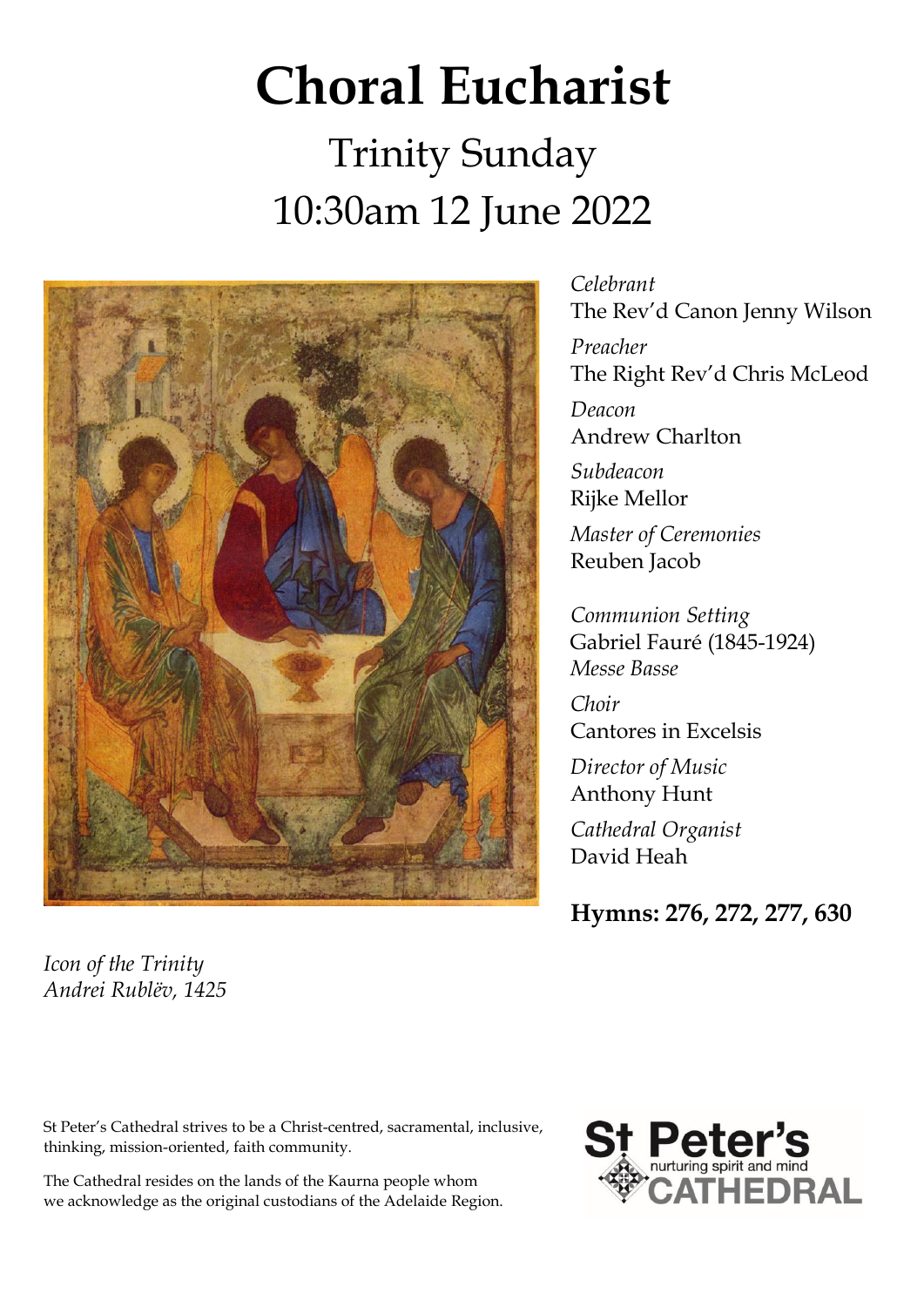**A note on the wearing of face masks:** The legal requirement to wear a mask has been lifted, and we rejoice in this step towards normality. However, Covid-19 is still present, and we understand that the best way to minimize the risk of catching and spreading the virus in the Cathedral is by continuing to wear masks. We encourage you to wear a mask on entering the Cathedral and during the services, to help ensure that the most vulnerable in our community are protected to the best of our ability.

*When the handbell rings, please stand to sing the Introit Hymn (please wear a mask while singing)*

**Hymn: # 276** *[Nicaea]* **Holy, holy, holy, Lord God almighty** 

#### The Lord be with you. **And also with you.**

Does not wisdom call, and does not understanding raise her voice? 'The Lord created me at the beginning of his work, the first of his acts of long ago.'

*– Proverbs 8:1, 22*

Let us pray. *(Please kneel/sit)*

**Almighty God, to whom all hearts are open, all desires known, and from whom no secrets are hidden: Cleanse the thoughts of our hearts by the inspiration of your Holy Spirit, that we may perfectly love you and worthily magnify your holy name, through Christ our Lord. Amen.**

| The Choir sings the Kyrie |                    |                  |
|---------------------------|--------------------|------------------|
| Kyrie eleison             | Christe eleison    | Kyrie eleison    |
| Lord, have mercy          | Christ, have mercy | Lord, have mercy |

Hear, O Israel, the Lord our God, the Lord is one; you shall love the Lord your God with all your heart, and with all your soul, and with all your mind, and with all your strength.' Jesus said: 'This is the great and first commandment. And a second is like it: you shall love your neighbour as yourself.'

Let us therefore bring our sins before the one true God, in penitence and faith.

**Merciful God, our maker and our judge, we have sinned against you in thought, word, and deed, and in what we have failed to do: We have not loved you with our whole heart; we have not loved our neighbours as ourselves; we repent, and are sorry for all our sins. Father, forgive us. Strengthen us to love and obey you in newness of life; through Jesus Christ our Lord. Amen.**

Almighty God, who has promised forgiveness to all who turn to him in faith: pardon you and set you free from all your sins, strengthen you in all goodness and keep you in eternal life, through Jesus Christ our Lord. **Amen.**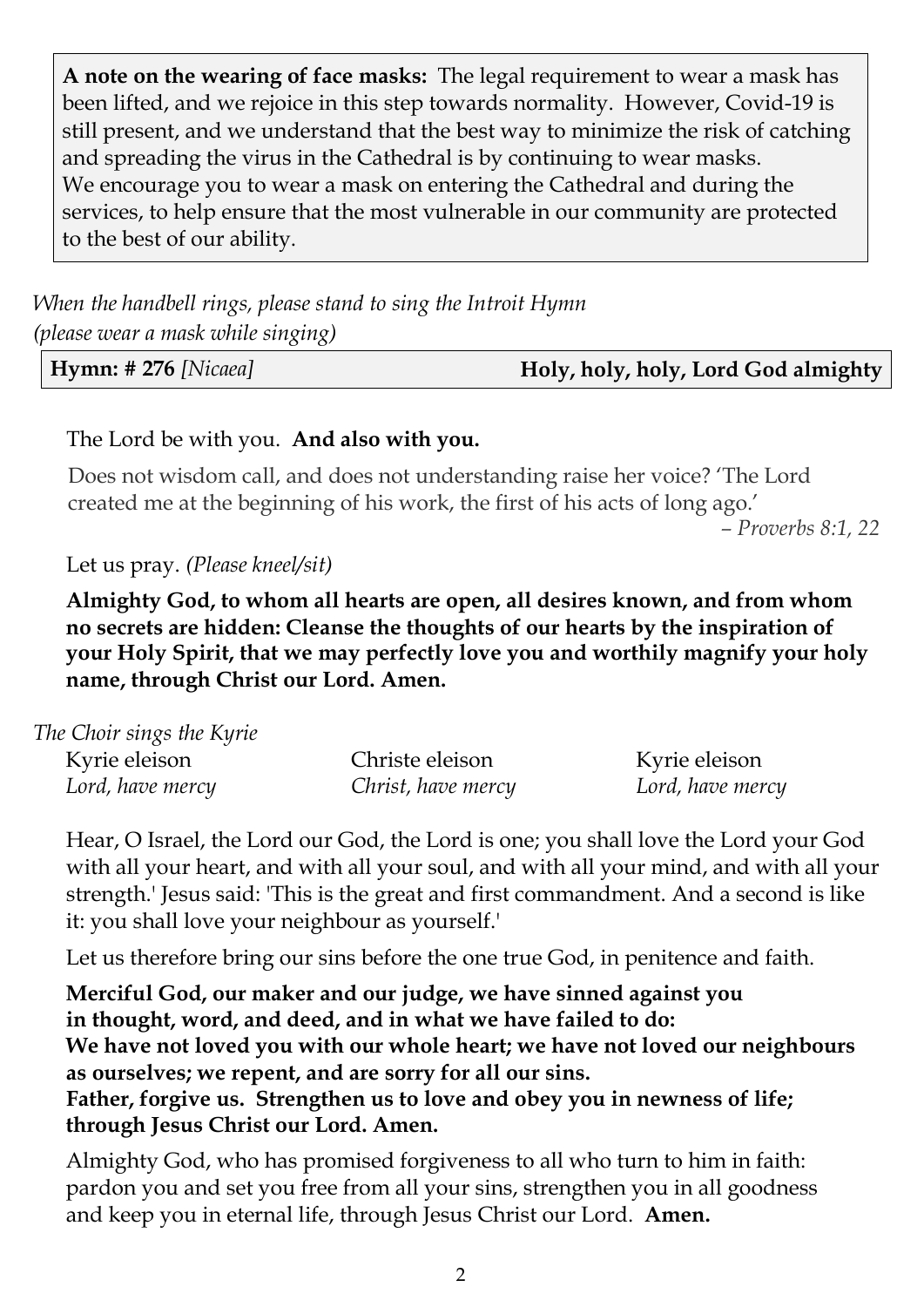# *Please stand as the Choir sings the Gloria (in Latin)*

Glory to God in the highest, and peace to God's people on earth. Lord God, heavenly King, almighty God and Father, we worship you, we give you thanks, we praise you for your glory. Lord Jesus Christ, only Son of the Father, Lord God, Lamb of God, you take away the sin of the world: have mercy on us; you are seated at the right hand of the Father: receive our prayer. For you alone are the Holy One, you alone are the Lord, you alone are the Most High Jesus Christ, with the Holy Spirit, in the glory of God the Father. Amen.

*Please remain standing for the Collect*

Father, we praise you, that through your Word and Holy Spirit you created all things; you reveal your salvation in all the world through Jesus Christ, the Word made flesh; through your Holy Spirit you give us a share in your life and love: fill us with the vision of your glory, that we may always serve and praise you, Father, Son, and Holy Spirit, one God, for ever and ever. **Amen.**

*Please sit for the first reading: Proverbs 8:1-4, 22-31 (read by Chris Goodes)*

Does not wisdom call, and does not understanding raise her voice?

On the heights, beside the way, at the crossroads she takes her stand;

beside the gates in front of the town, at the entrance of the portals she cries out:

'To you, O people, I call, and my cry is to all that live.

The Lord created me at the beginning of his work, the first of his acts of long ago. Ages ago I was set up, at the first, before the beginning of the earth.

When there were no depths I was brought forth,

when there were no springs abounding with water.

Before the mountains had been shaped, before the hills, I was brought forth when he had not yet made earth and fields, or the world's first bits of soil.

When he established the heavens, I was there,

 when he drew a circle on the face of the deep, when he made firm the skies above, when he established the fountains of the deep, when he assigned to the sea its limit,

so that the waters might not transgress his command,

when he marked out the foundations of the earth,

then I was beside him, like a master worker;

and I was daily his delight, rejoicing before him always,

rejoicing in his inhabited world and delighting in the human race.

Hear the word of the Lord**, thanks be to God.**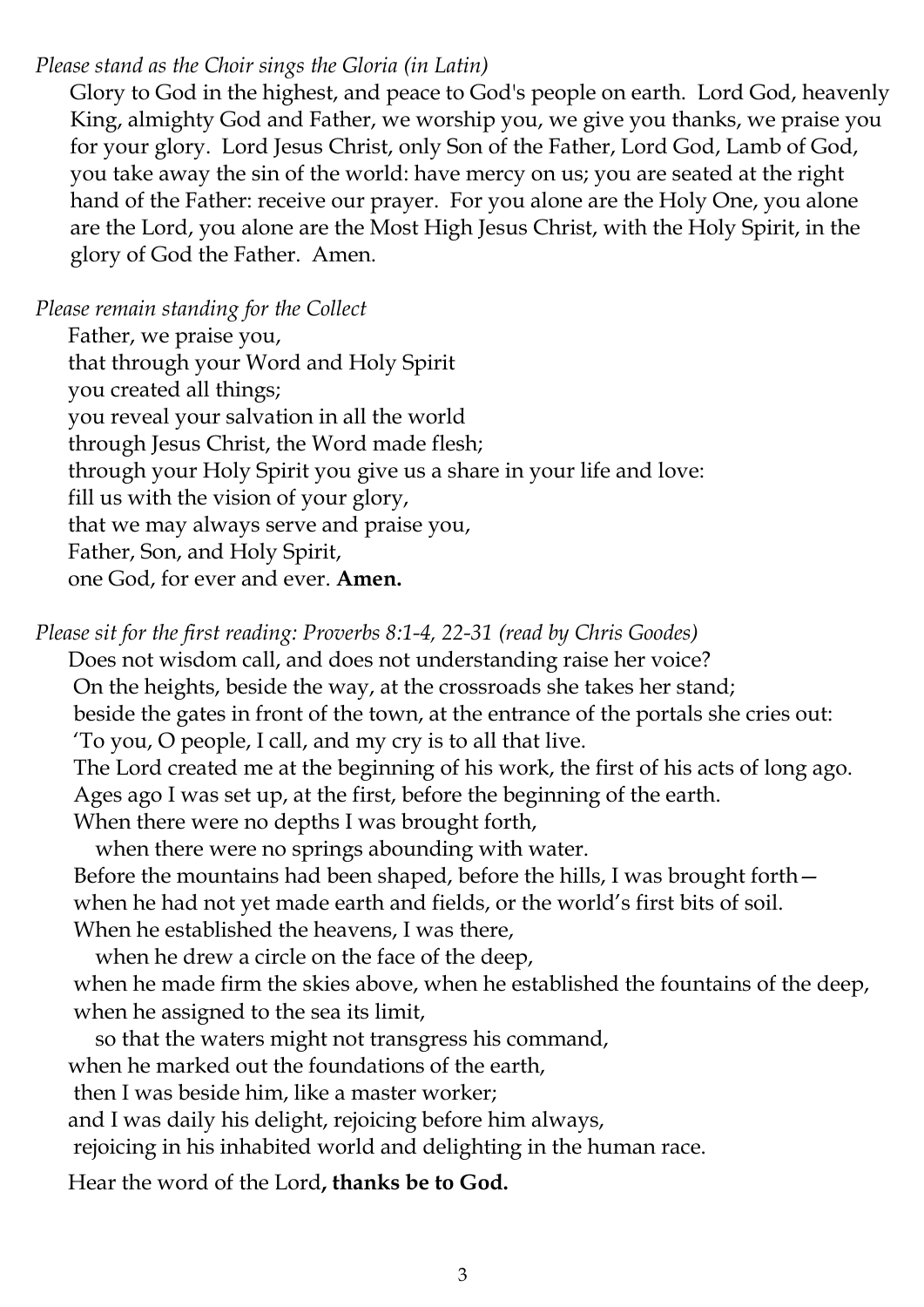*The Choir sings Psalm 8 (Chant: Joseph Corfe)*

O Lord our Governor: how glorious is your name in all the earth! Your majesty above the heavens is yet recounted: by the mouths of babes and sucklings. You have founded a strong defence against your adversaries: to quell the enemy and the avenger. When I consider your heavens, the work of your fingers: the moon and the stars which you have set in order, What are we, that you should be mindful of us: what are we, that you should care for us? Yet you have made us little less than gods: and have crowned us with glory and honour. You have given us dominion over your handiwork: and have put all things in subjection beneath our feet, All sheep and oxen: and all the creatures of the field, The birds of the air and the fish of the sea: and everything that moves in the pathways of the great waters. O Lord our Governor: how glorious is your name in all the earth!

*Second reading: Romans 5:1-5 (read by Wendy Dawes)*

Therefore, since we are justified by faith, we have peace with God through our Lord Jesus Christ, through whom we have obtained access to this grace in which we stand; and we boast in our hope of sharing the glory of God. And not only that, but we also boast in our sufferings, knowing that suffering produces endurance, and endurance produces character, and character produces hope, and hope does not disappoint us, because God's love has been poured into our hearts through the Holy Spirit that has been given to us.

Hear the word of the Lord**, thanks be to God.**

*Please stand to sing the Gradual Hymn (please wear a mask while singing)*



*Please remain standing for the Gospel: John 16:12-15*

*Choir sings:* Alleluia!



*Choir sings:* Glory be to the Father, and to the Son, and to the Holy Spirit, the God who is, who was, and who is to come.

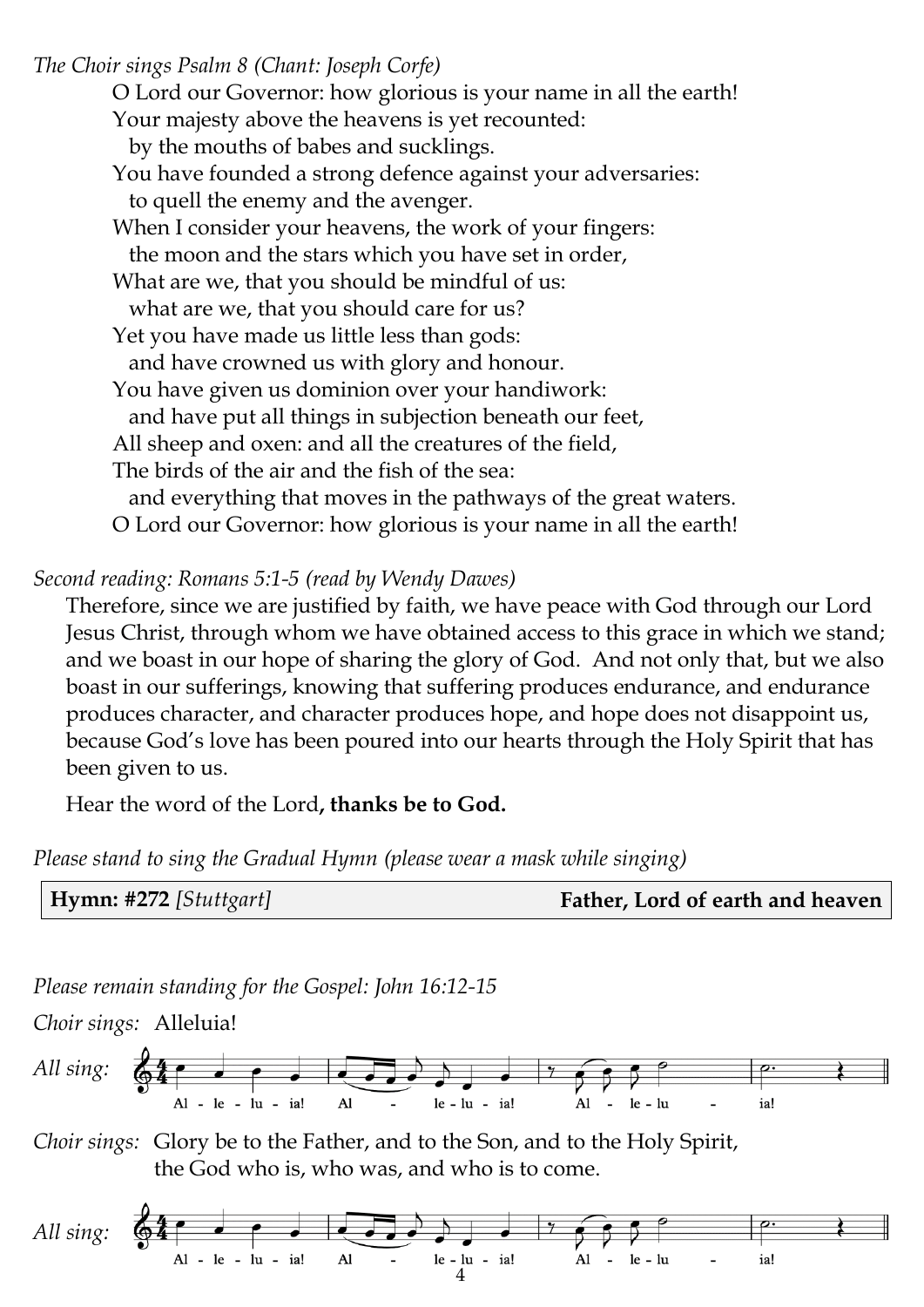The Lord be with you. **And also with you.** The Gospel of our Lord Jesus Christ according to John



'I still have many things to say to you, but you cannot bear them now. When the Spirit of truth comes, he will guide you into all the truth; for he will not speak on his own, but will speak whatever he hears, and he will declare to you the things that are to come. He will glorify me, because he will take what is mine and declare it to you. All that the Father has is mine. For this reason I said that he will take what is mine and declare it to you.

This is the Gospel of the Lord



*Children are invited to move to the Cynthia Poulton Hall for Cathedral Kids. They will return in time for Communion.*

*Please sit for the Sermon:* The Right Rev'd Chris McLeod

*Silence may follow*

#### *Please stand for the Creed*

Let us together affirm the faith of the Church.

**We believe in one God, the Father, the almighty, maker of heaven and earth, of all that is, seen and unseen.**

**We believe in one Lord, Jesus Christ**, **the only Son of God, eternally begotten of the Father, God from God, Light from Light, true God from true God, begotten, not made, of one Being with the Father; through him all things were made. For us and for our salvation he came down from heaven, was incarnate of the Holy Spirit and the virgin Mary and became truly human. For our sake he was crucified under Pontius Pilate; he suffered death and was buried.**

**On the third day he rose again in accordance with the Scriptures; he ascended into heaven and is seated at the right hand of the Father. He will come again in glory to judge the living and the dead, and his kingdom will have no end.**

**We believe in the Holy Spirit, the Lord, the giver of life, who proceeds from the Father and the Son, who with the Father and the Son, is worshipped and glorified, who has spoken through the prophets. We believe in one holy catholic and apostolic Church. We acknowledge one baptism for the forgiveness of sins. We look for the resurrection of the dead, and the life of the world to come. Amen.**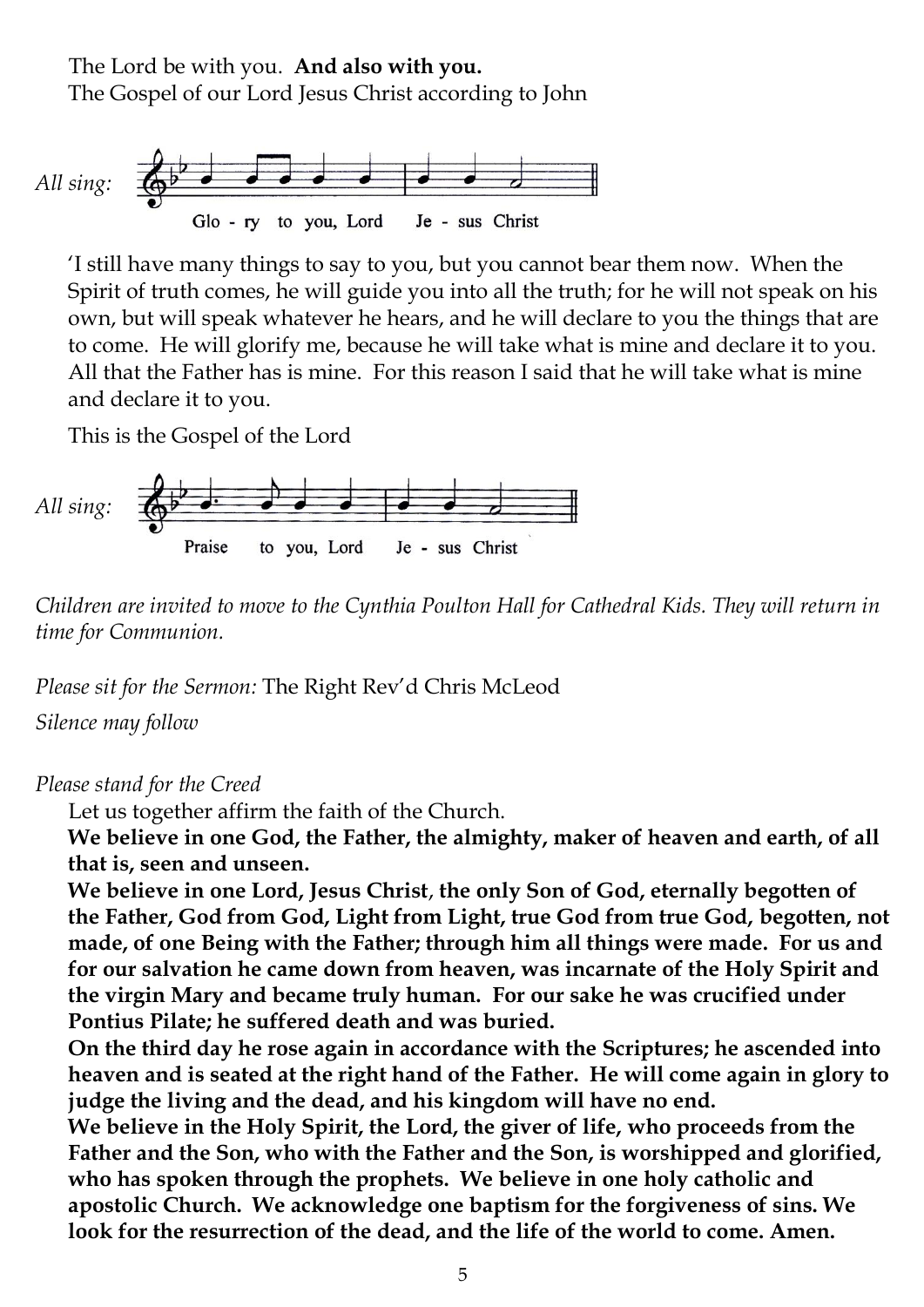#### *The intercessor concludes:*

Accept our prayers through Jesus Christ our Lord, who taught us to pray:



## *Please stand for the Greeting of Peace*

We are the body of Christ. **His Spirit is with us.** 

The peace of the Lord be always with you. **And also with you.**

*Please remain standing to sing the Offertory Hymn (please wear a mask while singing)*

### *Please remain standing*

Blessed are you, Lord, God of all creation. Through your goodness we have these gifts to share. Accept and use our offerings for your glory and for the service of your kingdom. **Blessed be God for ever.**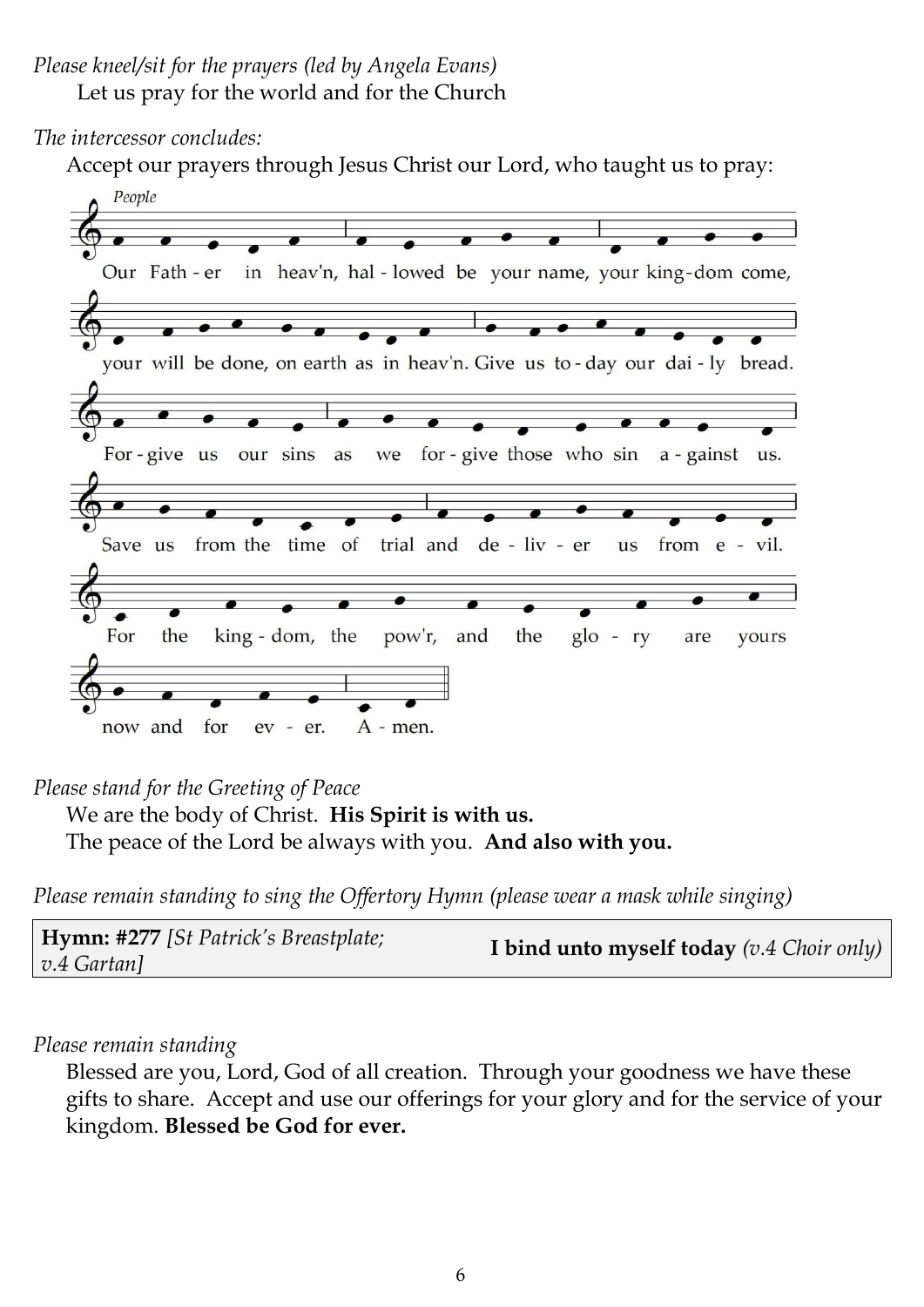

All glory and honour be yours always and everywhere, mighty Creator, everliving God. We give you thanks and praise for your Son, our Saviour Jesus Christ, who by the power of your Spirit was born of Mary and lived as one of us.

By his death on the cross and rising to new life, he offered the one true sacrifice for sin and obtained an eternal deliverance for his people.

Through him, you have revealed to us your glory in the community of your love, three persons, one God, ever to be worshipped and adored.

Therefore with angels and archangels, and with all the company of heaven, we proclaim your great and glorious name, for ever praising you and singing:

*The Choir sings the Sanctus & Benedictus (in Latin)*

Holy, holy, holy Lord, God of power and might, heaven and earth are full of your glory. Hosanna in the highest. Blessed is he who comes in the name of the Lord. Hosanna in the highest.

Merciful God, we thank you for these gifts of your creation, this bread and wine, and we pray that by your Word and Holy Spirit, we who eat and drink them may be partakers of Christ's body and blood.

On the night he was betrayed Jesus took bread; and when he had given you thanks he broke it, and gave it to his disciples, saying, 'Take, eat. This is my body given for you. Do this in remembrance of me.'

After supper, he took the cup, and again giving you thanks he gave it to his disciples, saying, 'Drink from this, all of you. This is my blood of the new covenant shed for you and for many for the forgiveness of sins. Do this, as often as you drink it, in remembrance of me.'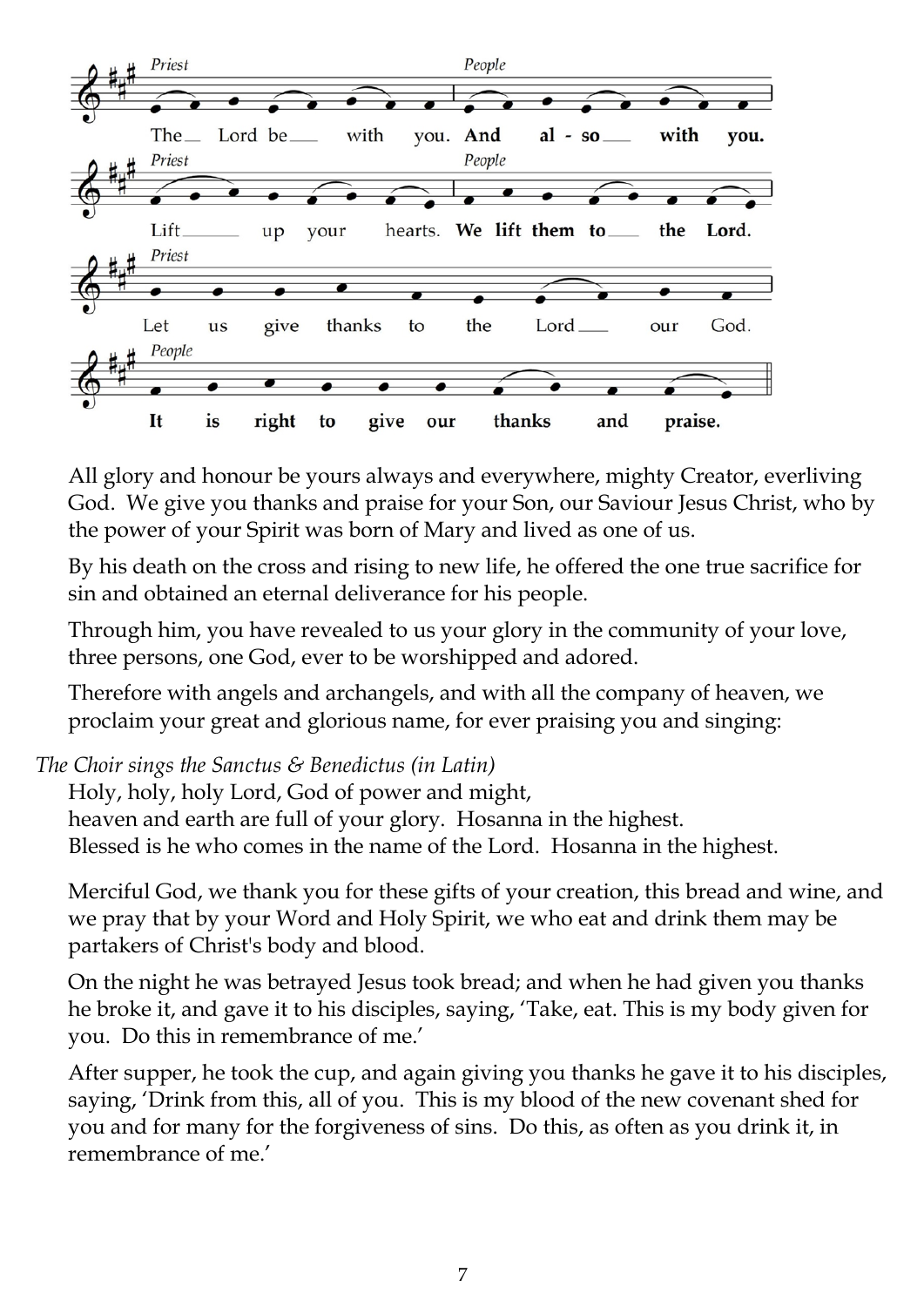Therefore we do as our Saviour has commanded: proclaiming his offering of himself made once for all upon the cross, his mighty resurrection and glorious ascension, and looking for his coming again, we celebrate, with this bread and this cup, his one perfect and sufficient sacrifice for the sins of the whole world.

Let us proclaim the mystery of faith:



Renew us by your Holy Spirit, unite us in the body of your Son, and bring us with all your people into the joy of your eternal kingdom; through Jesus Christ our Lord, with whom, and in whom, in the fellowship of the Holy Spirit, we worship you, Father, in songs of never-ending praise:



We break this bread to share in the body of Christ.

We who are many are one body, **for we all share in the one bread.**

The gifts of God for the people of God. Come let us take this holy sacrament of the body and blood of Christ in remembrance that he died for us, and feed on him in our hearts by faith with thanksgiving.

*Please kneel/sit as the Choir sings the Agnus Dei (in Latin)*

Lamb of God, you take away the sin of the world, have mercy upon us. *(x2)* Lamb of God, you take away the sins of the world, grant us your peace.

*Baptised and communicant Christians of all denominations are welcome to receive Holy Communion. Communion will be administered at the nave platform in one kind (bread) only.* 

*If wearing a mask, please keep it on as you line up.* 

*If you do not wish to receive Holy Communion, you may like to come forward and receive a blessing (simply bow your head as a signal). Gluten free bread is available; please ask for this from the priest giving communion.*

*During the administration of Holy Communion the Choir will sing the Motet:*  Andrew Reid *Morning Praise*

When morning gilds the skies, my heart awaking cries, May Jesus Christ be praised: alike at work and prayer to Jesus I repair; May Jesus Christ be praised.

Whene'er the sweet church bell peals over hill and dell, May Jesus Christ be praised: O hark to what it sings, as joyously it rings, May Jesus Christ be praised.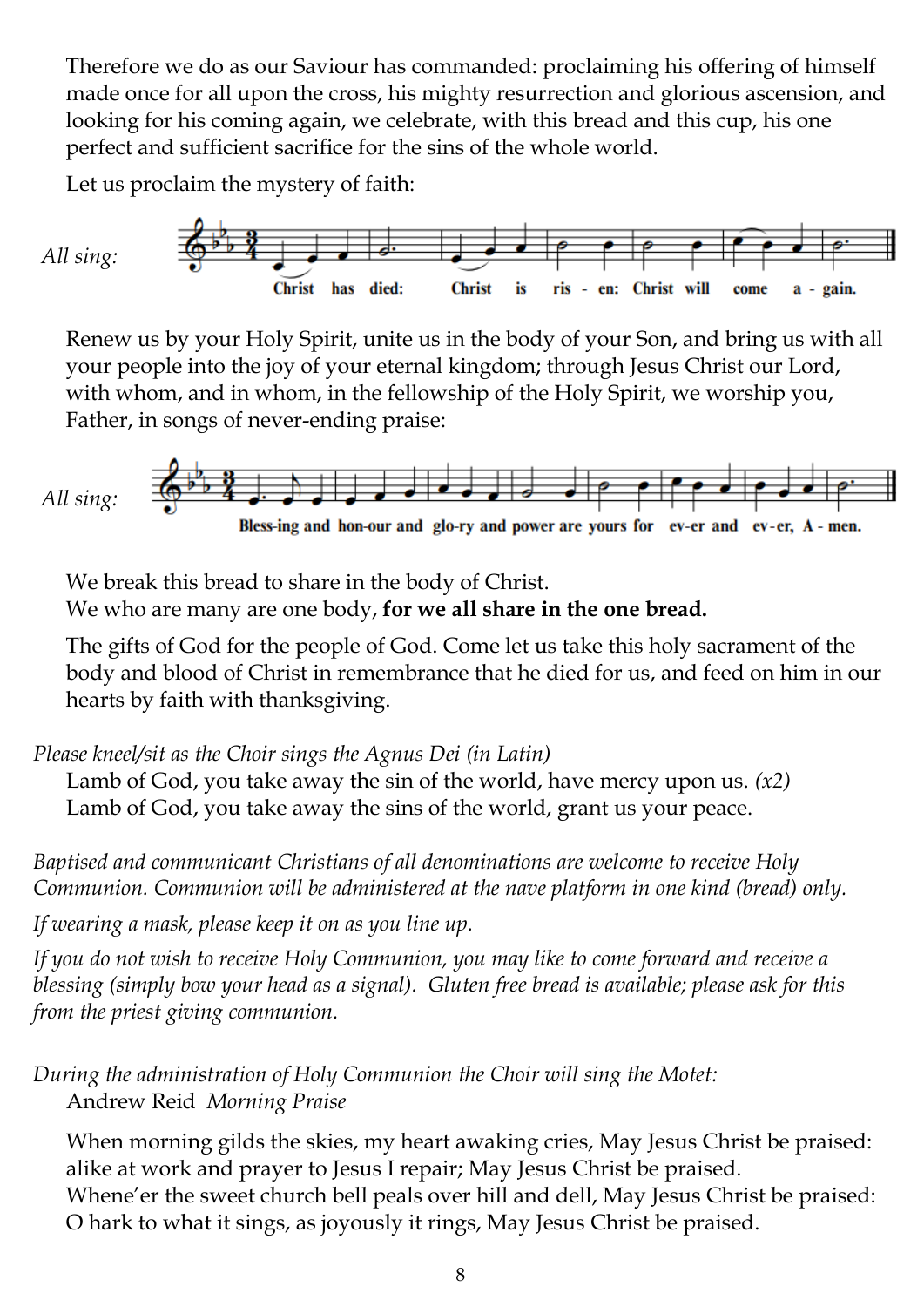My tongue shall never tire of chanting with the choir, May Jesus Christ be praised: This song of sacred joy, it never seems to cloy, May Jesus Christ be praised. Does sadness fill my mind? a solace here I find, May Jesus Christ be praised: Or fades my earthly bliss? my comfort still is this, May Jesus Christ be praised. The night becomes as day, when from the heart we say, May Jesus Christ be praised: The powers of darkness fear, when this sweet chant they hear,

May Jesus Christ be praised.

Be this, while life is mine, my canticle divine, May Jesus Christ be praised: Be this th'eternal song through ages all along, May Jesus Christ be praised. Amen. Words: German text (c. 19th century) translated Edward Caswall (1814-1878)

## *Please kneel/sit for the prayers after Communion*

Almighty and eternal God, may we who have received this sacrament of your Son's body and blood worship you in all we do, proclaim your word to all the world, and live in the power of your Spirit.

Most loving God, **you send us into the world you love. Give us grace to go thankfully and with courage in the power of your Spirit.**

*Please stand to sing the Post-Communion Hymn (please wear a mask while singing)*

| <b>Hymn:</b> #630 [Abbot's Leigh] | Father, Lord of all creation |
|-----------------------------------|------------------------------|
|-----------------------------------|------------------------------|

### *Please stand for the Blessing*

God the Holy Trinity make you strong in faith and love, defend you on every side, and guide you in all truth and peace; and the blessing of God Almighty the Father, the Son, and the Holy Spirit, be among you and remain with you always. **Amen.** 

Go in peace to love and serve the Lord: **In the name of Christ. Amen.** 

*You are invited to listen reflectively to the organ postlude* J.S. Bach (1685-1750) – *"St. Anne" Fugue BWV 552*

# **How to give to the Cathedral**

- Envelopes and/or cash in the Donation Box provided.
- Electronic Funds Transfer: BSB 305-122 Account Number 0256051 (include your name as reference).
- Direct Debit: please contact the Cathedral Office on 82674551.
- Use the Tap & Go machine to make an instant \$10.00 donation (can be tapped more than once)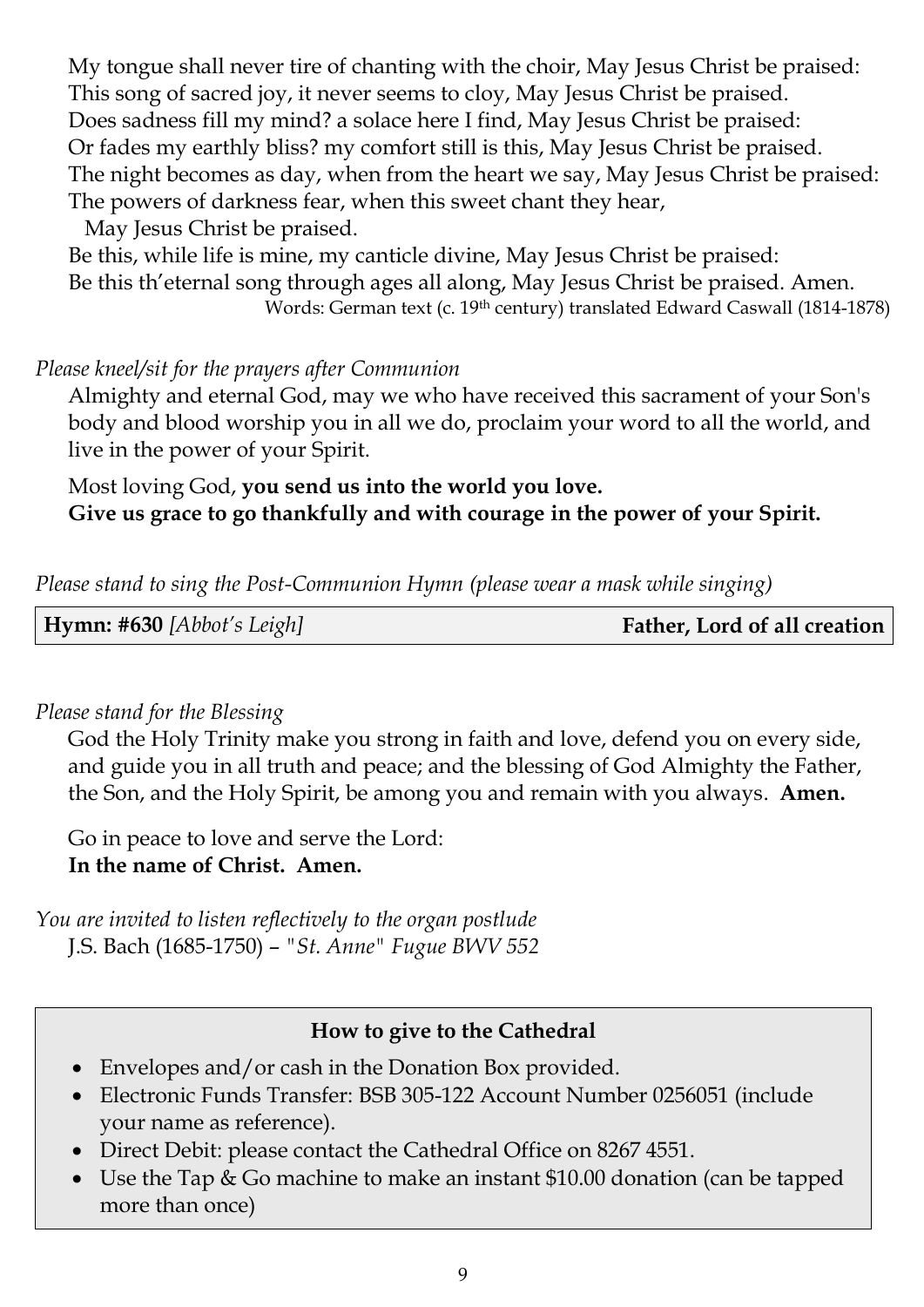# **FOR YOUR PRAYERS**

**A prayer for all affected by Coronavirus:** Keep us, good Lord, under the shadow of your mercy. Sustain and support the anxious, be with those who care for the sick, and lift up all who are brought low; that we may find comfort knowing that nothing can separate us from your love in Christ Jesus our Lord. **Amen.**

| International                                                        | The Anglican Church of South America Primate Bp Nicholas<br>James Quested Drayson                                                                                                                                                                                                                                                                                                                                                                                                                                   |  |  |
|----------------------------------------------------------------------|---------------------------------------------------------------------------------------------------------------------------------------------------------------------------------------------------------------------------------------------------------------------------------------------------------------------------------------------------------------------------------------------------------------------------------------------------------------------------------------------------------------------|--|--|
| <b>National</b><br>South Australia                                   | Grafton: Murray Harvey (Leanne)                                                                                                                                                                                                                                                                                                                                                                                                                                                                                     |  |  |
| Diocese of Adelaide<br>Diocese of Willochra<br>Diocese of The Murray | Kangaroo Island: Locum Tenens Phillip Bassett<br>Leigh Creek (Blinman, Hawker, Leigh Creek, the North East):<br>Trevor Briggs (Anne), (Hawker) Arthur Tanner (Jane),<br>(Blinman) David Amery (Coralie)<br>Tatiara: vacant                                                                                                                                                                                                                                                                                          |  |  |
| <b>Immediate Prayer</b>                                              | Dawn Falland, Francis Brooks, Peter Garland, Jennifer Bailey,<br>Rafael, Graeme Hewitt, Jace, Daniela                                                                                                                                                                                                                                                                                                                                                                                                               |  |  |
| <b>Long Term Prayer</b>                                              | Bishop Andrew St John, Max Lennard, Chris,<br>Anne Fitzgerald, Cynthia Thomas, Nicholas Tipping,<br>Bridie Maxwell, Meredith Chesterman, Heather Scott,<br>Cricket Fox, Vernon Lewis, Pauline Van Buren,<br>Alisha Coe-Fox, Alison Lockett, Glenys Birks,<br>Eileen Williams, Edna Allison, Anne Hogben, Patsy and Joan                                                                                                                                                                                             |  |  |
| Year's Mind                                                          | 12 <sup>th</sup><br>Grace Haire, Elsie Goodes, Geoff Smith,<br>Donald Allan Skinner<br>13 <sup>th</sup><br>Foley James Myddleton Hogarth, Geoffrey Sexton<br>Roger Francis Swetenham<br>14 <sup>th</sup><br>15 <sup>th</sup><br><b>Robert Pocock</b><br>16 <sup>th</sup><br>Gladys Amelia Rayner, Laila Matouk, Audrey Airlie Reed<br>17 <sup>th</sup><br>Francis John Hopton<br>Bryan Percival Robin, Madge Englebrecht<br>18 <sup>th</sup><br>Norman Catchlove Paynter, Alison Bagnall<br><b>Allen Ewart Gale</b> |  |  |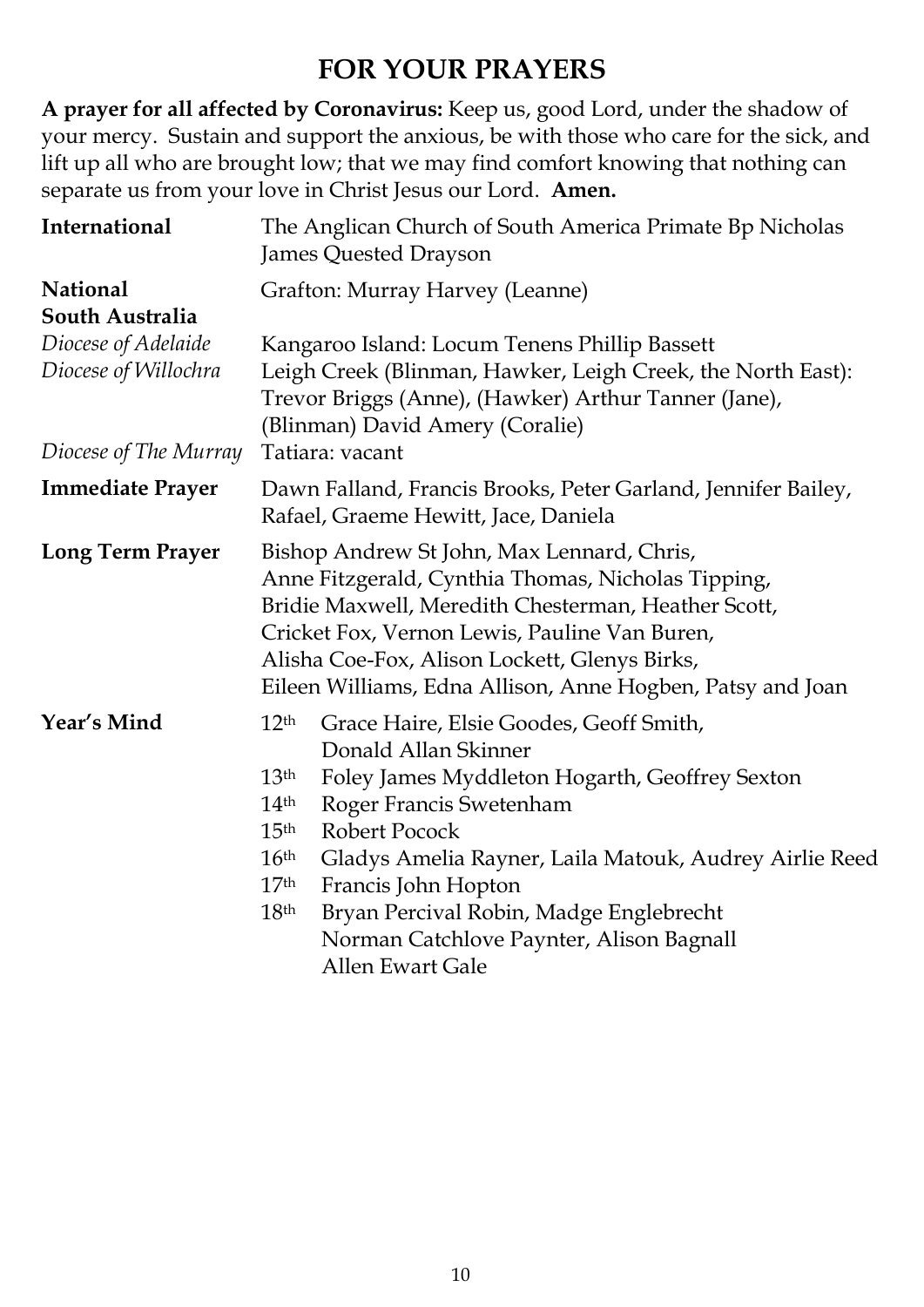# **COMMUNITY NOTICES**

# **Sunday Night with Lynn Arnold:** 7pm on

1079Life. Lynn's guest tonight is The Venerable Dr Ruth Mathieson, who has recently been appointed Principal of St Francis Theological College, Brisbane

# **Wednesday 15th June - NB no 10am Holy Communion.**

**Wednesday 15th June at 11am** – RAAF Commemoration Service to mark the Centenary of the Funeral of Sir Ross Smith. All welcome.

# **Friends' Soup Day**

Next Sunday, 19th June, in conjunction with a morning tea, the Friends of St Peter's Cathedral are offering mugs of homemade soup and crusty bread. There will be several choices of flavours, GF and vegetarian, and serves are \$5.00 each. (Please bring real money!)

**Meeting God on Mondays – study group** Next meeting **Monday 20 June**, at 10am in the CP Hall.

# **Kairos Prison Ministry**

Offers of 2-3 doz. biscuits to supply 650 doz. for instructional course at Mobilong Prison from Jun 21-24. Suitable recipe guidelines available. Please contact Peter Mitchell. 8278 9898/0438 278 845.

# **Christian Meditation at St Peter's**

**Cathedral** is on the last Saturday of each month in the Cynthia Poulton Hall at **9.30am**. Next meeting **Saturday 25 June**. No experience necessary.

# **Patronal Festival weekend, 2/3 July:**

The Annual Patronal Festival Organ Recital 2022, Saturday 2nd July at 2pm. St Peter's Cathedral is thrilled to welcome Thomas Wilson, Director of Music at St Mary's Cathedral Sydney, and former Assistant Organist at Westminster Cathedral, London, to present a recital of masterworks on the grand Cathedral Organ. Thomas will also conduct the Choral Eucharist on Sunday 3 July.

# **"Joshua: Acting on God's Promises" -**

a home group for 9 weeks using Know Your Bible studies. For more information, see or phone Ruth Butler, 0408 271 921.

**Cathedral Needleworkers:** next meet **Monday 27th June, 10am**, Meeting Room in Cathedral Office. All contributions welcome.

**Cathedral Opening Hours:** The Cathedral is open for visiting and private prayer Mondays-Fridays from 11am-1pm.

**New to the Cathedral?** Connect with us using the green Connect card or online [http://www.stpeters](http://www.stpeters-cathedral.org.au/connect-with-us/)[cathedral.org.au/connect-with-us/](http://www.stpeters-cathedral.org.au/connect-with-us/)

**Name Badges:** Order a Cathedral name badge from Pam Saint or through the Cathedral Office 8267 4551. \$20 each.